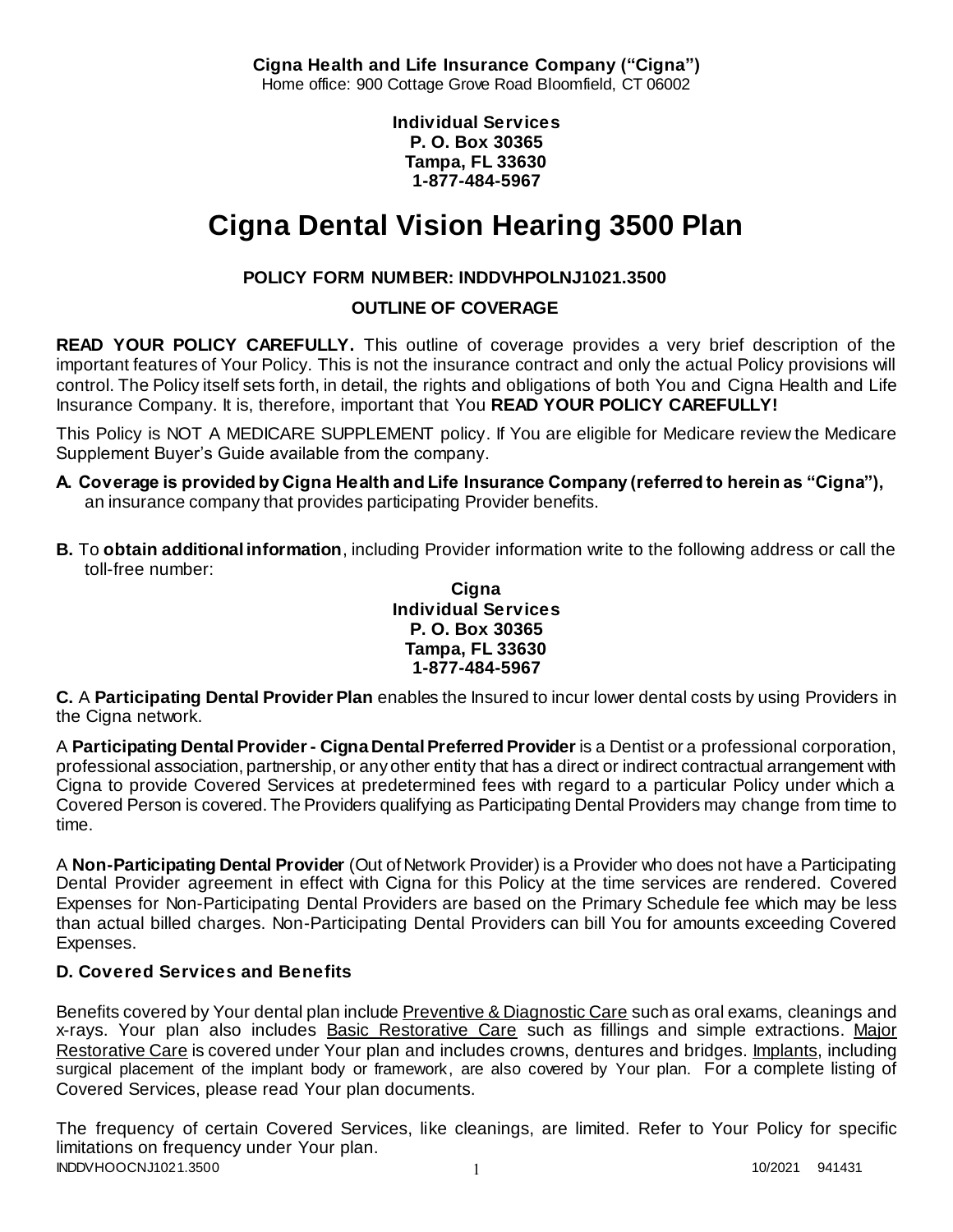### **Benefit Schedule**

The benefits outlined in the table below show the payment percentages for Covered Expenses **AFTER** any applicable Deductibles have been satisfied unless otherwise stated.

# **CIGNA DENTAL, VISION, AND HEARING INSURANCE** *The Schedule*

#### **For You and Your Dependents**

#### **The Schedule – Dental Benefits**

If You select a Participating Dental Provider, Your cost will be less than if You select a Non-Participating Dental Provider.

#### **Emergency Services**

The Benefit Percentage payable for Emergency Services charges made by a Non-Participating Dental Provider is the same Benefit Percentage as for Participating Dental Provider Charges. Dental Emergency services are required immediately to either alleviate pain or to treat the sudden onset of an acute dental condition. These are usually minor procedures performed in response to serious symptoms, which temporarily relieve significant pain, but do not effect a definitive cure, and which, if not rendered, will likely result in a more serious dental or medical complication.

#### **Dental Deductibles**

Dental Deductibles are expenses to be paid by You or Your Dependent. Dental Deductibles are in addition to any Coinsurance. Once the Dental Deductible maximum in The Schedule has been reached You and Your family need not satisfy any further dental deductible for the rest of that year.

#### **Participating Dental Provider Payment**

Participating Dental Provider services are paid based on the Contracted Fee agreed upon by the Provider and Cigna.

#### **Non-Participating Dental Provider Payment**

Non-Participating Dental Provider services are paid based on the Primary Schedule fee.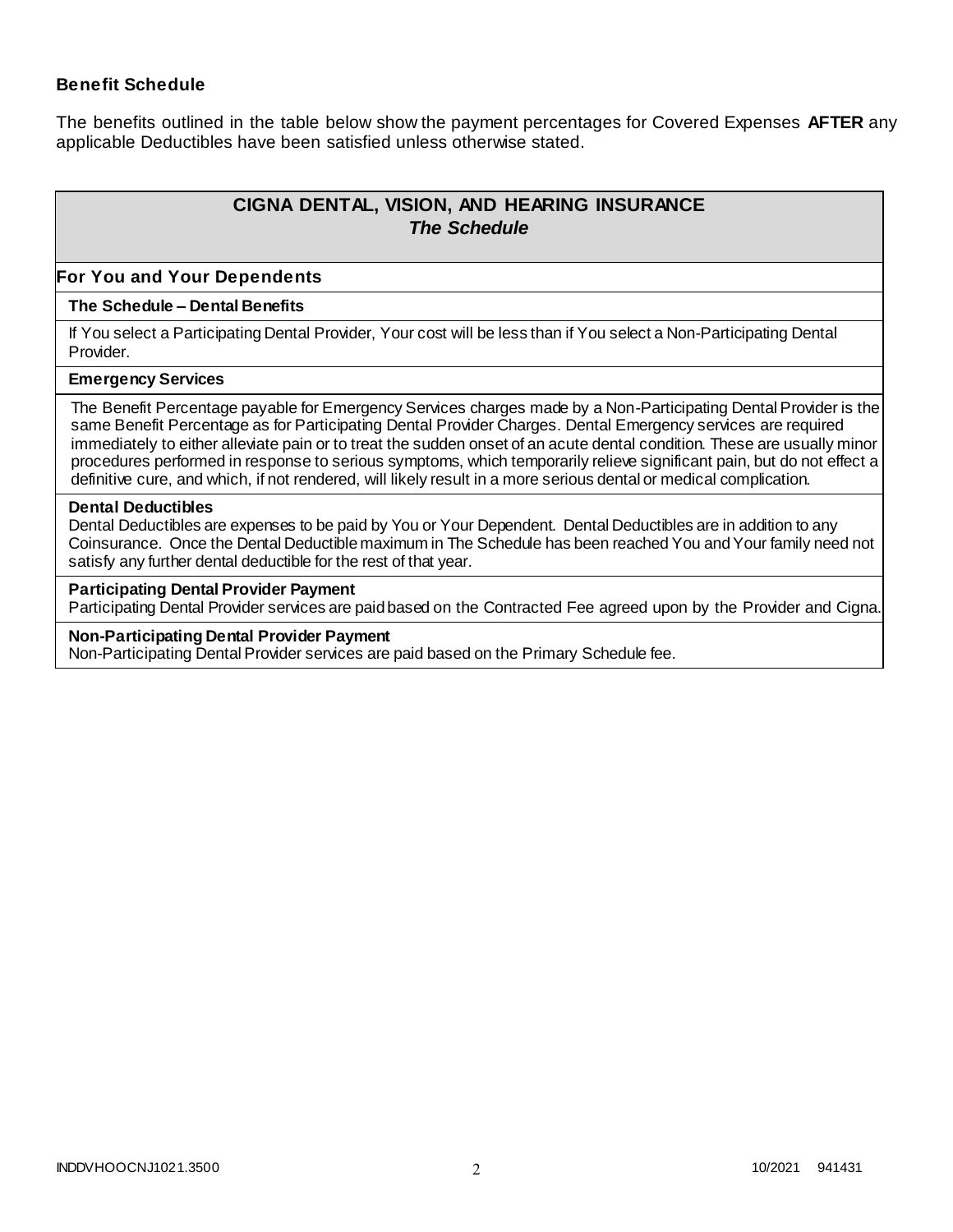| DENTAL BENEFIT HIGHLIGHTS                                                                                                                                                                                                                                                 |                                                  |
|---------------------------------------------------------------------------------------------------------------------------------------------------------------------------------------------------------------------------------------------------------------------------|--------------------------------------------------|
| Classes I, II, III, IX<br><b>Calendar Year Maximum</b>                                                                                                                                                                                                                    | \$2,500 per person                               |
| <b>Class IX Lifetime Maximum</b>                                                                                                                                                                                                                                          | \$2,000 per person                               |
| <b>Calendar Year Dental Deductible</b>                                                                                                                                                                                                                                    |                                                  |
| Individual                                                                                                                                                                                                                                                                | \$100 per person                                 |
|                                                                                                                                                                                                                                                                           | Not Applicable to Class I                        |
| Class I                                                                                                                                                                                                                                                                   | The Percentage of Covered Expenses the Plan Pays |
| Preventive Care<br>Oral Exams<br>Routine Cleanings<br>Routine X-rays<br>Non-Routine X-rays<br><b>Fluoride Application</b><br><b>Sealants</b><br>Space Maintainers (non-orthodontic)<br>Emergency Care to Relieve Pain                                                     | 100%                                             |
| <b>Class II</b>                                                                                                                                                                                                                                                           | The Percentage of Covered Expenses the Plan Pays |
| <b>Basic Restorative</b><br>Fillings<br>Surgical Extraction of Impacted Teeth<br>Oral Surgery, Simple Extractions<br>Relines, Rebases, and Adjustments<br>Repairs - Bridges, Crowns, and Inlays<br>Repairs - Dentures                                                     | 80% after dental deductible                      |
| <b>Class III</b>                                                                                                                                                                                                                                                          | The Percentage of Covered Expenses the Plan Pays |
| <b>Major Restorative</b><br>Crowns / Inlays / Onlays<br>Root Canal Therapy / Endodontics<br><b>Minor Periodontics</b><br><b>Major Periodontics</b><br>Oral Surgery, All Except Simple Extractions<br>Prosthesis Over Implant<br>Anesthetics<br>Dentures<br><b>Bridges</b> | 50% after dental deductible                      |
| <b>Class IX</b>                                                                                                                                                                                                                                                           | The Percentage of Covered Expenses the Plan Pays |
| Implants                                                                                                                                                                                                                                                                  | 50% after plan deductible                        |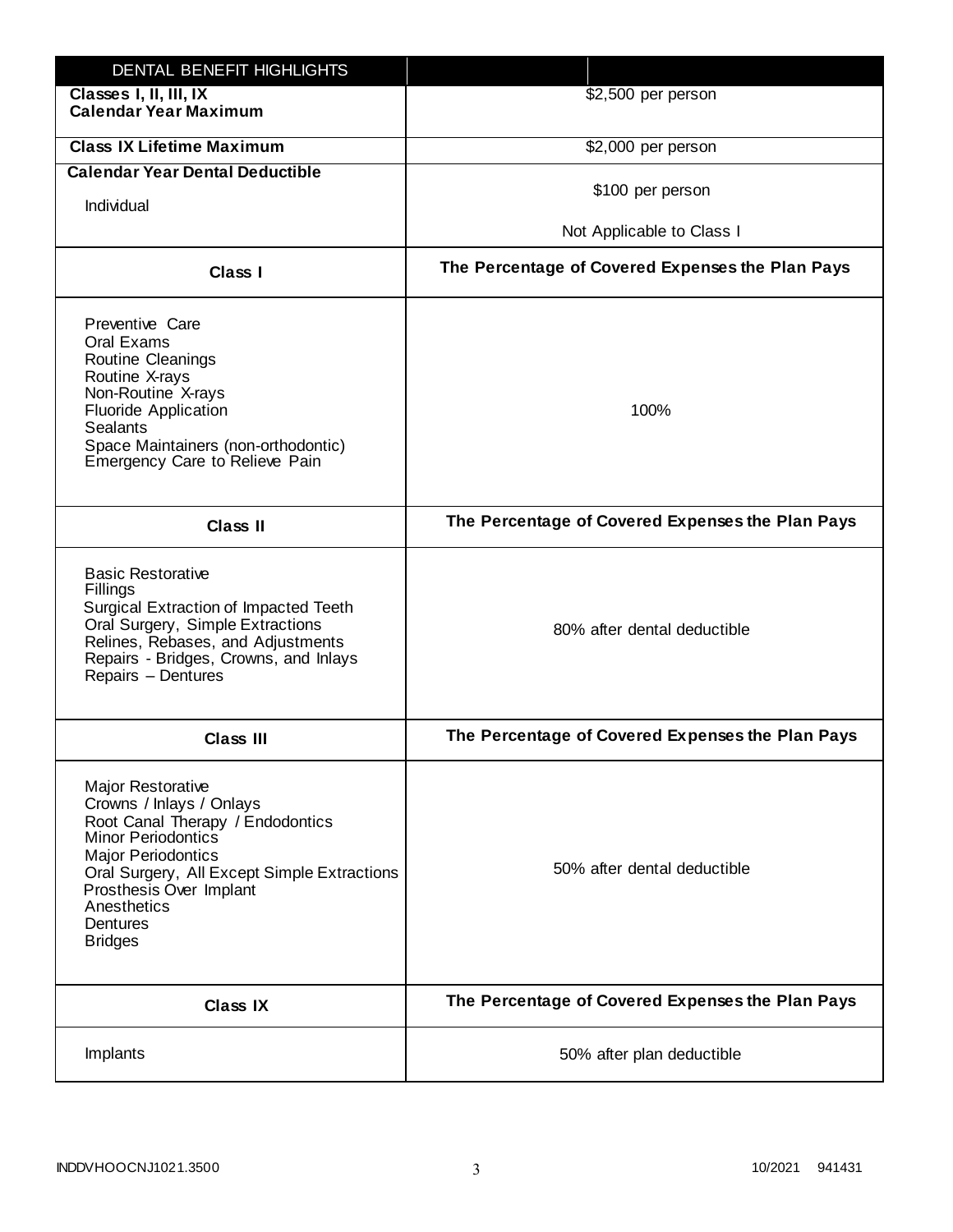| The Schedule - Vision Benefits                                                                  |                                                                                          |
|-------------------------------------------------------------------------------------------------|------------------------------------------------------------------------------------------|
| <b>VISION BENEFIT HIGHLIGHTS</b>                                                                |                                                                                          |
| Eye Examinations, including refraction                                                          | The plan pays 90% of expenses, not to exceed a \$100 calendar<br>year maximum per person |
| Materials (corrective eyeglasses or contact<br>lenses, including fittings and follow-up visits) | \$300 calendar year maximum per person                                                   |

| The Schedule - Hearing Benefits                             |                                        |
|-------------------------------------------------------------|----------------------------------------|
| <b>HEARING BENEFIT HIGHLIGHTS</b>                           |                                        |
| <b>Hearing Examinations</b>                                 | \$50 calendar year maximum per person  |
| Materials (Hearing Aids, including fittings<br>and repairs) | \$700 calendar year maximum per person |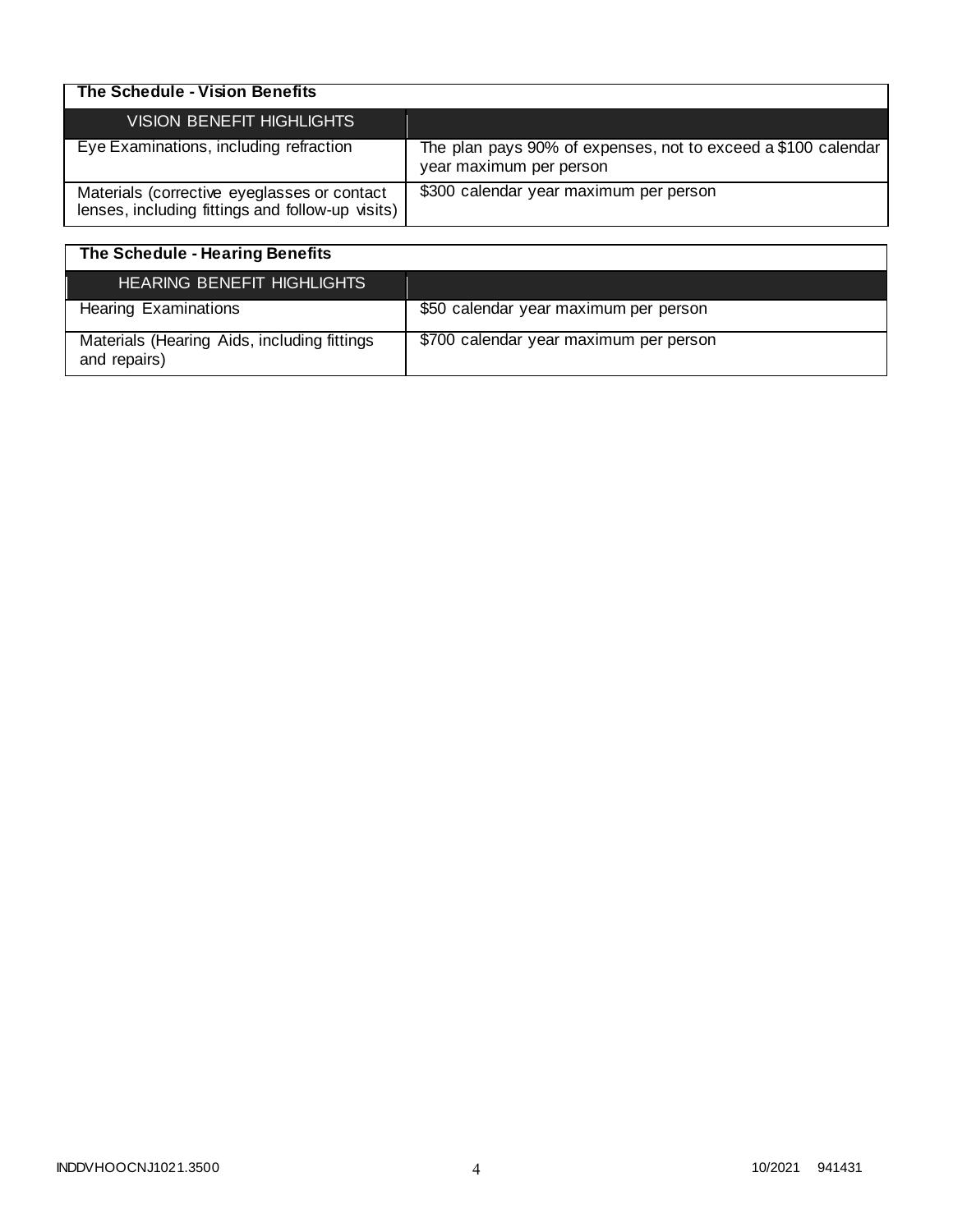# **Waiting Periods**

A Covered Person may access their dental, vision, and hearing benefit insurance once he or she h as satisfied the following waiting periods.

- there is no waiting period for Class I or II dental benefits or for vision and hearing benefits.
- after 6 consecutive months of coverage dental benefits will increase to include the list of Class III procedures.
- after 12 consecutive months of coverage dental benefits will increase to include the list of Class IX procedures.

### **Missing Teeth Limitation**

There is no payment for replacement of teeth that are missing when a person first becomes insured. This payment limitation no longer applies after 24 months of continuous coverage.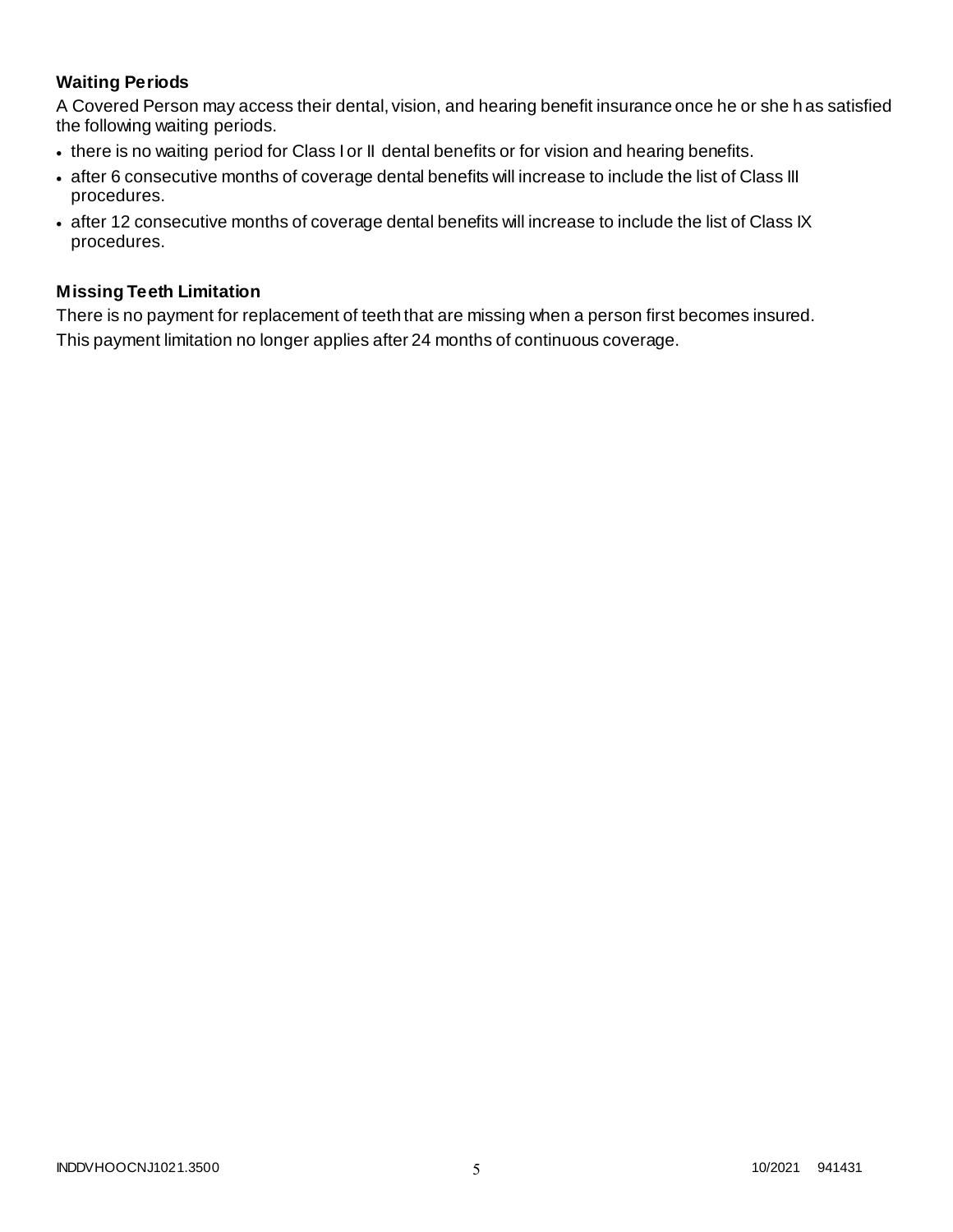# **E. Insured's Financial Responsibility**

The Insured is responsible for paying the monthly or quarterly premium on a timely basis. The Insured is also responsible to pay Providers for charges that are applied to the Deductibles, Coinsurance, and any amounts charged by Non-Participating Dental Providers in excess of the Primary Schedule fee. In addition, any charges for Medically Necessary and/or Dentally Necessary items that are excluded under the Policy are the responsibility of the Insured.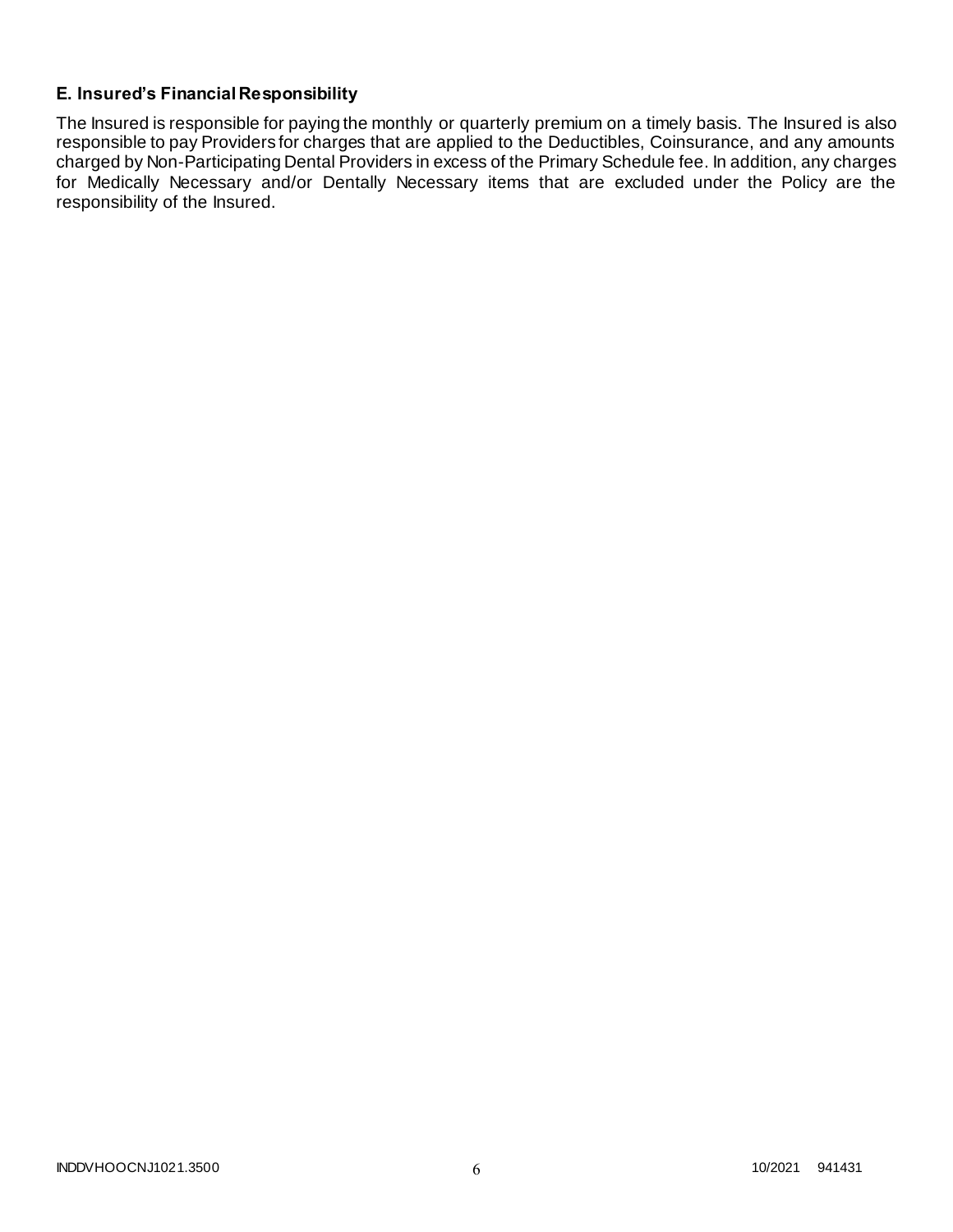# **F. Exclusions And Limitations: What Is Not Covered By This Policy**

# **Expenses Not Covered**

Covered Expenses will not include, and no payment will be made for:

- procedures which are not included in the list of Covered Dental Services, Covered Vision Services, or Covered Hearing Services;
- cone beam imaging;
- instruction for plaque control, oral hygiene and diet;
- core build-ups;
- veneers;
- precious or semi-precious metals for crowns, bridges and abutments;
- restoration of teeth which have been damaged by erosion, attrition or abrasion;
- bite registrations; precision or semi-precision attachments; or splinting;
- orthodontic treatment, except for the treatment of cleft lip and cleft palate;
- general anesthesia or intravenous sedation, when used for the purposes of anxiety control or patient management is not covered; may be considered only when medically or dentally necessary and when in conjunction with covered complex oral surgery;
- athletic mouth guards;
- services performed solely for cosmetic reasons;
- personalization or decoration of any dental device or dental work;
- replacement of an appliance per benefit guidelines;
- services that are medical in nature;
- services and supplies received from a hospital;
- prescription drugs;
- plano lenses;
- VDT (video display terminal)/computer eyeglass benefit;
- medical or surgical treatment of the eyes;
- any type of corrective vision surgery, including LASIK surgery, radial ketatonomy (RK), automated lamellar keratoplasty (ALK), or conductive keratoplasty (CK);
- Orthoptic or vision training and any associated supplemental testing;
- any eye examination, or any corrective eyewear, required by an employer as a condition of employment;
- safety eyewear;
- sub-normal vision aids or non-prescription lenses;
- Magnification or low vision aids not shown as covered in the Schedule of Vision Coverage;
- Assistive Listening Devices (ALDs);
- medical and/or surgical treatment of the internal or external structures of the ear, including but not limited to Cochlear implants;
- Hearing Aids not prescribed by a Licensed Hearing Care Professional;
- ear protective devices or plugs;
- Hearing Aids maintenance/service contracts, ear molds and other miscellaneous repairs;
- Hearing Aids purchased online or over the counter (OTC); or
- Disposable Hearing Aids.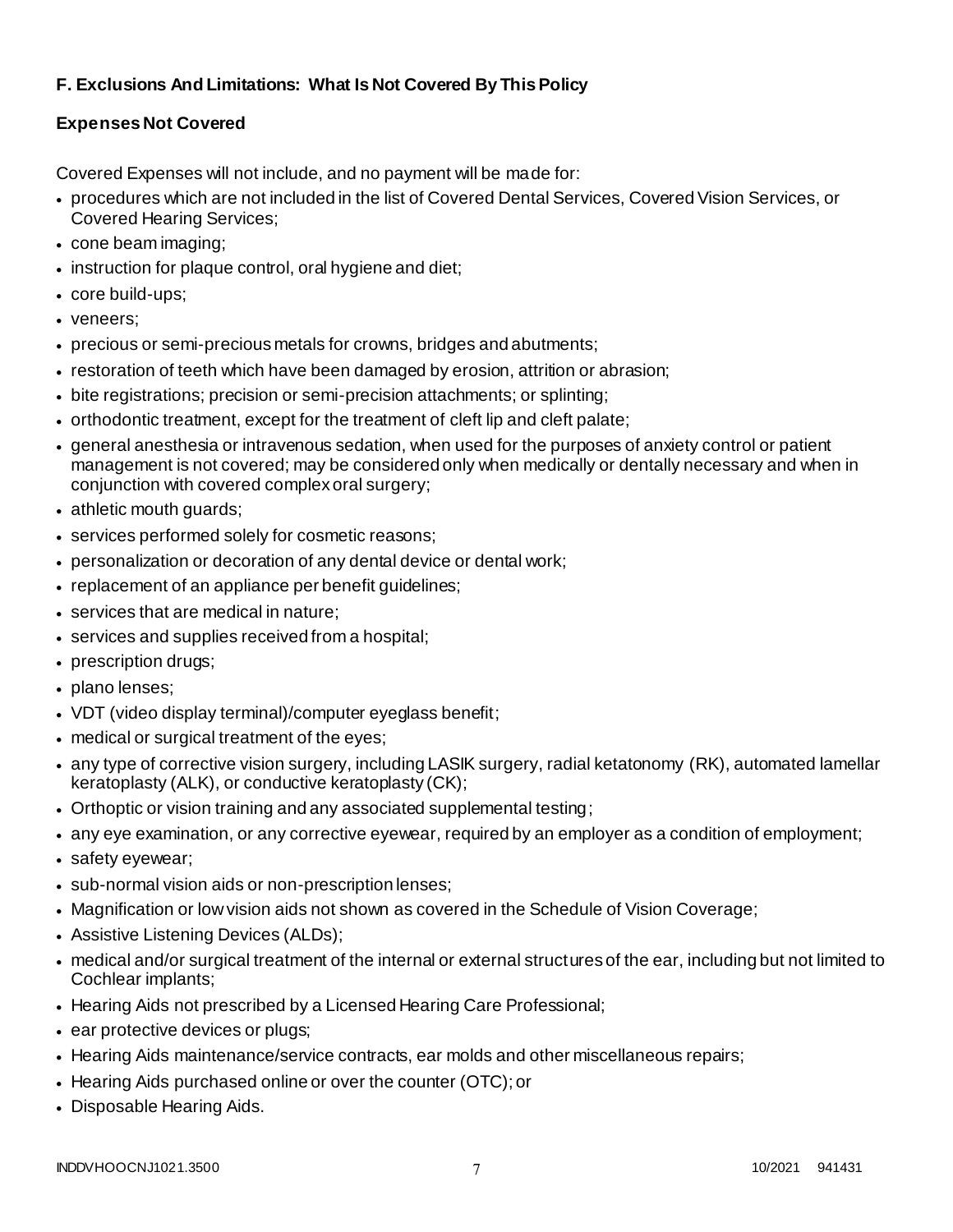### **General Limitations**

No payment will be made for expenses incurred for You or any one of Your Dependents:

- For services not specifically listed as Covered Services in this Policy;
- For services or supplies that are not Medically Necessary;
- For services received before the Effective Date of coverage;
- For services received after coverage under this Policy ends;
- For services for which You have no legal obligation to pay or for which no charge would be made if You did not have insurance coverage;
- For Professional services or supplies received or purchased directly or on Your behalf by anyone, including a Provider, from any of the following:
	- Yourself or Your employer;
	- a person who lives in the Covered Person's home, or that person's employer;
	- a person who is related to the Covered Person by blood, marriage or adoption, or that person's employer.
- for or in connection with an Injury arising out of, or in the course of, any employment for wage or profit;
- for or in connection with a Sickness which is covered under any workers' compensation or similar law;
- for charges made by a Hospital owned or operated by or which provides care or performs services for, the United States Government, if such charges are directly related to a condition which occurred while serving in the military or an associated auxiliary unit;
- services or supplies received due to an act of war, declared or undeclared while serving in the military or an associated auxiliary unit;
- to the extent that payment is unlawful where the person resides when the expenses are incurred;
- for charges which the person is not legally required to pay;
- for charges which would not have been made if the person had no insurance;
- to the extent that billed charges exceed the rate of reimbursement as described in the Schedule;
- for charges for unnecessary care, treatment or surgery;
- to the extent that You or any of Your Dependents is in any way paid or entitled to payment for th ose expenses by or through a public program, other than Medicaid;
- for or in connection with experimental procedures or treatment methods not approved by the American Dental Association or the appropriate dental specialty society;
- Procedures that are a covered expense under any other plan which provides dental, vision, or hearing benefits;
- To the extent that benefits are paid or payable for those expenses under the mandatory part of any auto insurance policy written to comply with a "no-fault" insurance law or an uninsured motorist insurance law. Cigna will take into account any adjustment option chosen under such part by You or any one of Your Dependents.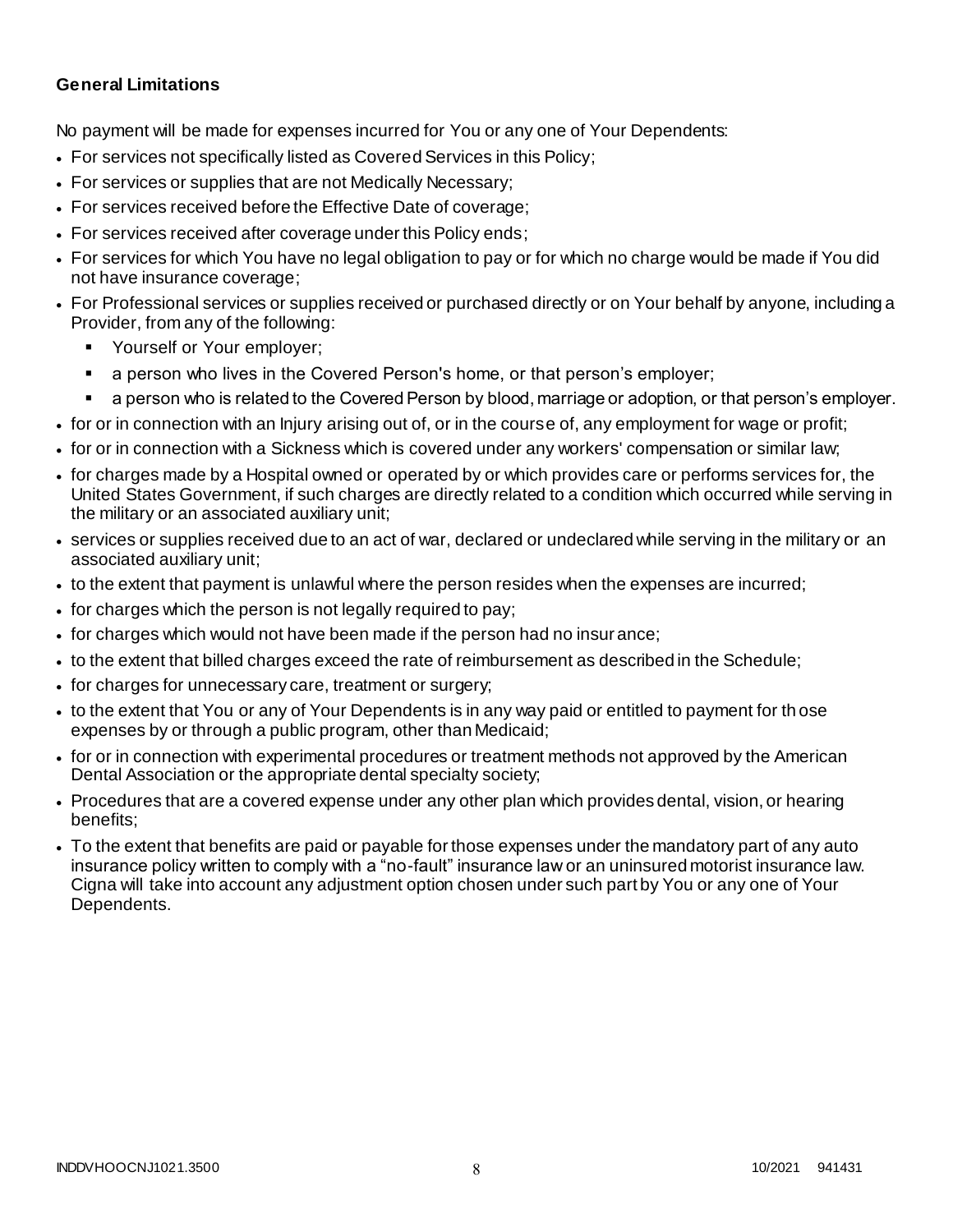### **G. Predetermination of Dental Benefits Program**

Predetermination of Benefits is a voluntary review of a Dentist's proposed treatment plan and expected charges. It is not preauthorization of service and is not required.

The treatment plan should include supporting pre-operative x-rays and other diagnostic materials as requested by Cigna's dental consultant. If there is a change in the treatment plan, a revised plan should be submitted.

Cigna will determine covered dental expenses for the proposed treatment plan. If there is no Predetermination of Benefits, Cigna will determine covered dental expenses when it receives a claim.

Review of proposed treatment is advised whenever extensive dental work is recommended when charges exceed **\$500**.

**Predetermination of Benefits is not a guarantee of a set payment. Payment is based on the services that are actually delivered and the coverage in force at the time services are completed.**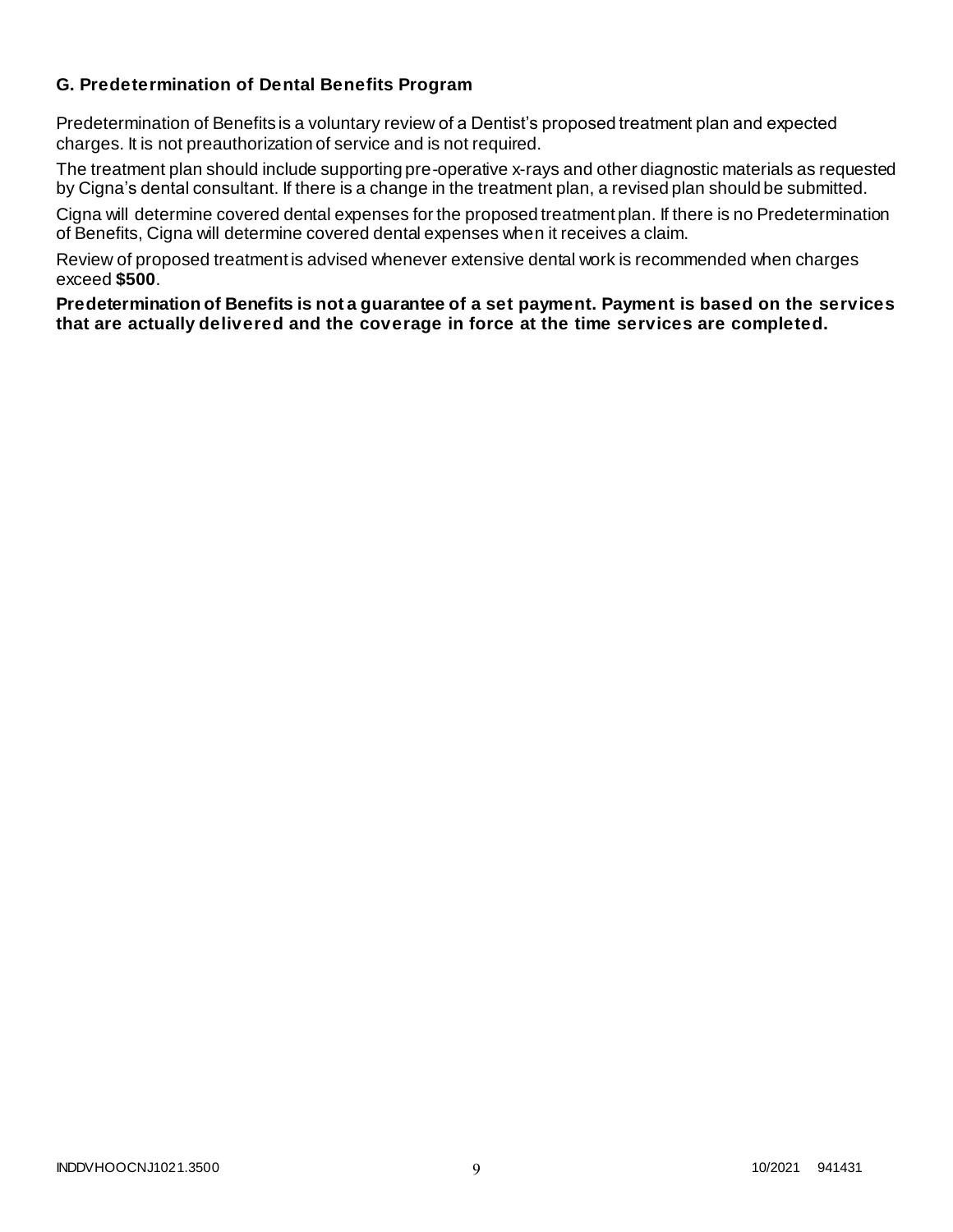### **H. General Provisions**

### **WHEN YOU HAVE A COMPLAINT OR AN APPEAL**

For the purposes of this section, any reference to "You," "Your" or "Yourself" also refers to a representative or Provider designated by You to act on Your behalf, unless otherwise noted.

We want You to be completely satisfied with the care You receive. That is why We have established a process for addressing Your concerns and solving Your problems.

#### **Start with Member Services**

We are here to listen and help. If You have a concern regarding a person, a service, the quality of care, or contractual benefits, You can call Our toll-free number and explain Your concern to one of Our Customer Service representatives. You can also express that concern in writing. Please call or write to Us at the following:

Customer Services Toll-Free Number or address on mycigna.com, explanation of benefits or claim form

We will do Our best to resolve the matter on Your initial contact. If We need more time to review or investigate Your concern, We will get back to You as soon as possible, but in any case within 30 days. If You are not satisfied with the results of a coverage decision, You can start the appeals procedure.

#### **Appeals Procedure**

Cigna has a two step appeals procedure for coverage decisions. To initiate an appeal, You must submit a request for an appeal in writing within 365 days of receipt of a denial notice. You should state the reason why You feel Your appeal should be approved and include any information supporting Your appeal. If You are unable or choose not to write, You may ask to register Your appeal by telephone. Call or write to Us at the toll-free number or address on Your Benefit Identification card, explanation of benefits or claim form.

#### **Level One Appeal**

Your appeal will be reviewed and the decision made by someone not involved in the initial decision. Appeals involving Medical Necessity or clinical appropriateness will be considered by a health care professional.

For level one appeals, We will respond in writing with a decision within 30 calendar days after We receive an appeal for a postservice coverage determination. If more time or information is needed to make the determination, We will notify You in writing to request an extension of up to 15 calendar days and to specify any additional information needed to complete the review.

If You are not satisfied with Our level-one appeal decision, You may request a level-two appeal.

### **Level Two Appeal**

If You are dissatisfied with Our level one appeal decision, You may request a second review. To start a level two appeal, follow the same process required for a level one appeal.

Most requests for a second review will be conducted by the Appeals Committee, which consists of at leas t three people. Anyone involved in the prior decision may not vote on the Committee. For appeals involving Medical Necessity or clinical appropriateness, the Committee will consult with at least one Dentist reviewer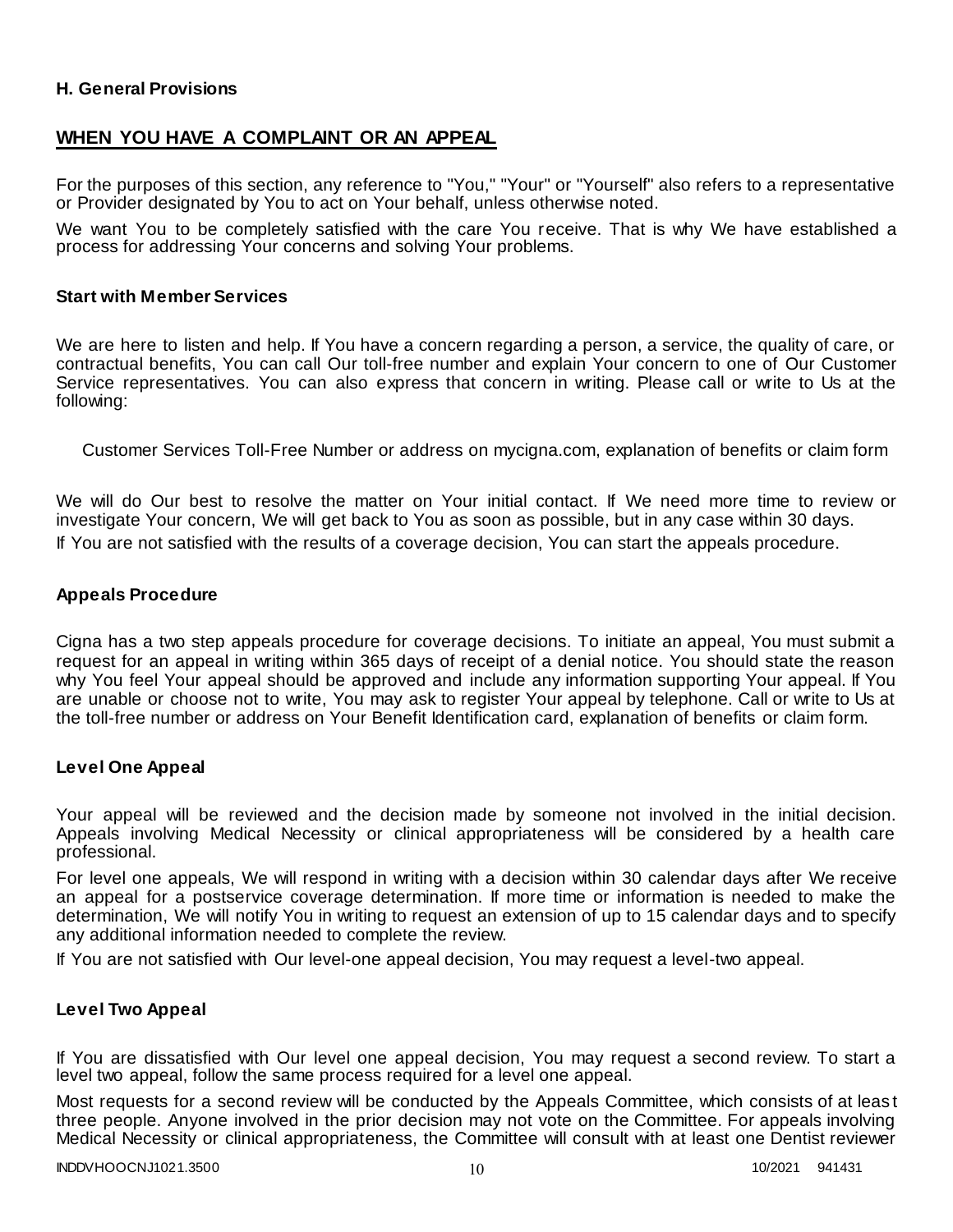in the same or similar specialty as the care under consideration. You may present Your situation to the Committee in person or by conference call.

For level two appeals We will acknowledge in writing that We have received Your request and schedule a Committee review. For postservice claims, the Committee review will be completed within 30 calendar days. If more time or information is needed to make the determination, We will notify You in writing to request an extension of up to 15 calendar days and to specify any additional information needed by the Committee to complete the review. You will be notified in writing of the Committee's decision within five working days after the Committee meeting, and within the Committee review time frames above if the Committee does not approve the requested coverage.

### **Notice of Benefit Determination on Appeal**

Every notice of an appeal decision will be provided in writing or electronically and, if an adverse determination, will include:

- (1) the specific reason or reasons for the denial decision;
- (2) reference to the specific Policy provisions on which the decision is based;
- (3) a statement that the claimant is entitled to receive, upon request and free of charge, reasonable access to and copies of all documents, records, and other Relevant Information as defined;
- (4) upon request and free of charge, a copy of any internal rule, guideline, protocol or other similar criterion that was relied upon in making the adverse determination regarding Your appeal, and an explanation of the scientific or clinical judgment for a determination that is based on a medical necessity, experimental treatment or other similar exclusion or limit.

#### **Relevant Information**

Relevant Information is any document, record, or other information which was relied upon in making the benefit determination; was submitted, considered, or generated in the course of making the benefit determination, without regard to whether such document, record, or other information was relied upon in making the benefit determination; demonstrates compliance with the administrative pr ocesses and safeguards required by federal law in making the benefit determination; or constitutes a statement of policy or guidance with respect to the plan concerning the denied treatment option or benefit or the claimant's diagnosis, without regard to whether such advice or statement was relied upon in making the benefit determination.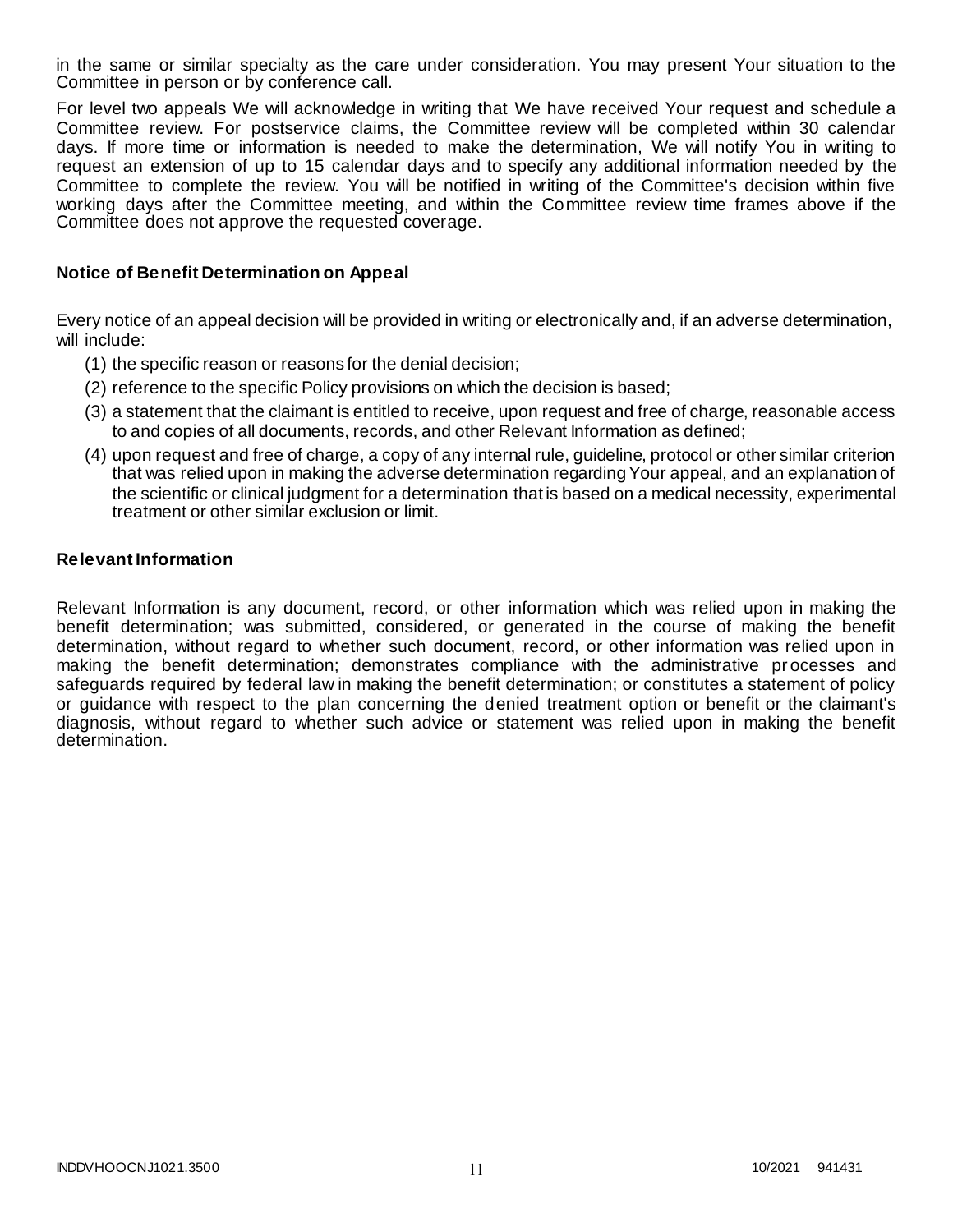# **I. Participating Dental Providers**

Cigna will provide a current list of Dentists currently participating with Cigna and their locations to each Covered Person upon request.

To verify if a Dentist is currently participating with Cigna and is accepting new Cigna Insureds, the Covered Person should visit Our website at mycigna.com.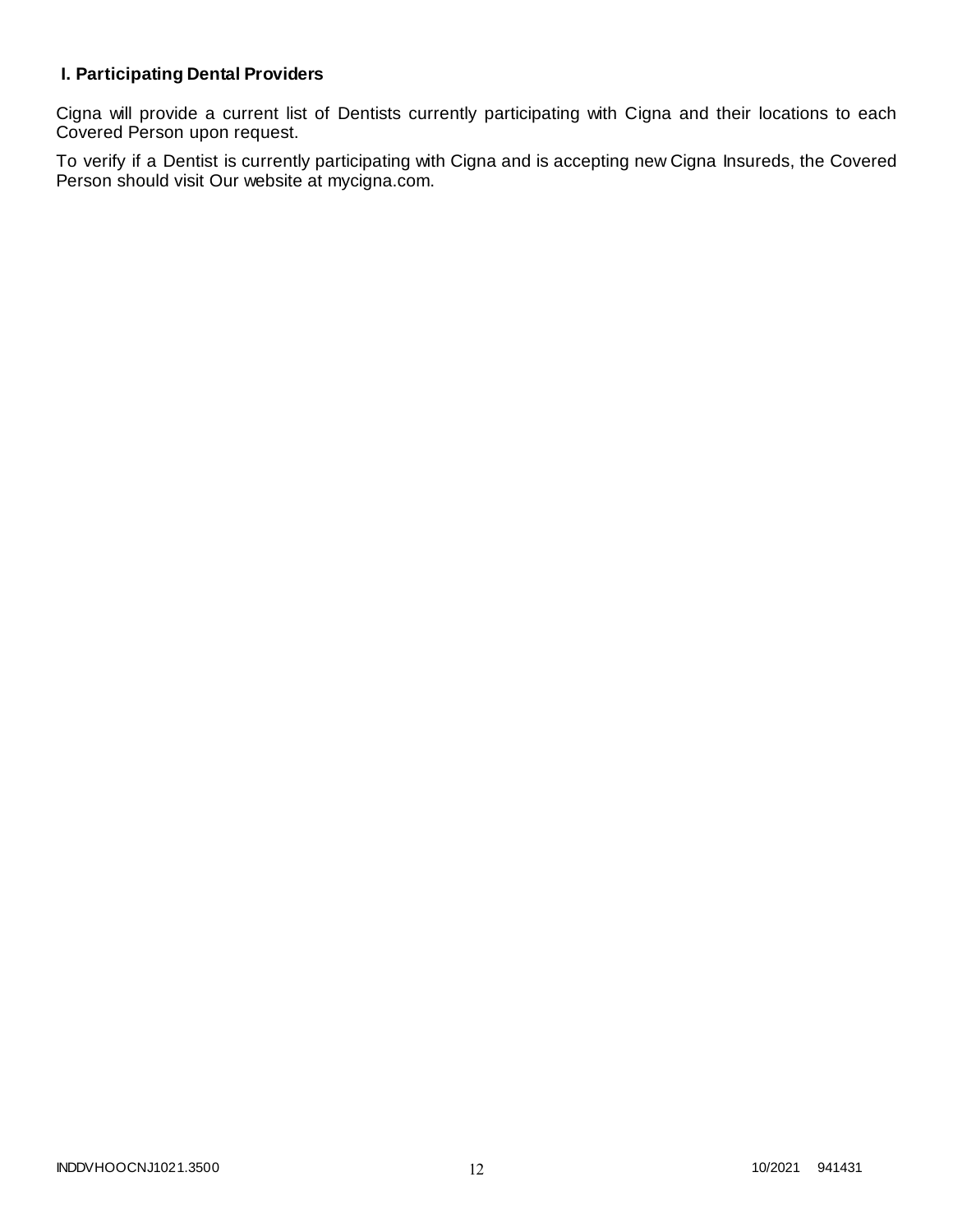### **J. Renewability, Eligibility, and Continuation**

1. The Policy will renew except for the specific events stated in the Policy. Cigna may change the premiums of the Policy with 60 days written notice to the Insured. However, Cigna will not refuse to renew or change the premium schedule for the Policy on an individual basis, but only for all Insureds in the same class and covered under the same Policy as You.

2. The individual plan is designed for residents of state who are not enrolled under or covered by any other group or individual health coverage. You must notify Cigna of all changes that may affect any Covered Person's eligibility under the Policy.

3. You or Your Dependent(s) will become ineligible for coverage:

- When premiums are not paid according to the due dates and grace periods described in the premium section.
- With respect to Your Spouse, Domestic Partner, or partner to a Civil Union: when the Spouse is no longer married to the Insured or when the union is dissolved.
- With respect to You and Your Family Member(s): when You no longer meet the requirements listed in the Conditions of Eligibility section.
- The date the Policy terminates.
- When the Insured no longer lives in the Service Area.

4. If a Covered Person's eligibility under this Plan would terminate due to the Insured's death, divorce or if other Dependents would become ineligible due to age or no longer qualify as dependents for coverage under this Plan; except for the Insured's failure to pay premium, **the Covered Person's insurance will be continued if the Covered Person exercising the continuation right notifies Cigna and pays the appropriate monthly premium within 60 days following the date this Policy would otherwise terminate**. Any waiting periods in the new Plan will be considered as being met to the extent coverage was in force under this Plan.

5. Termination of the policy shall be without prejudice to any claim for continuous loss which commenced while the policy was in force; however, the payment of benefits after the termination date may be predicated upon the continuous disability of the insured, limited to the duration of the benefit period or payment of the maximum benefits.